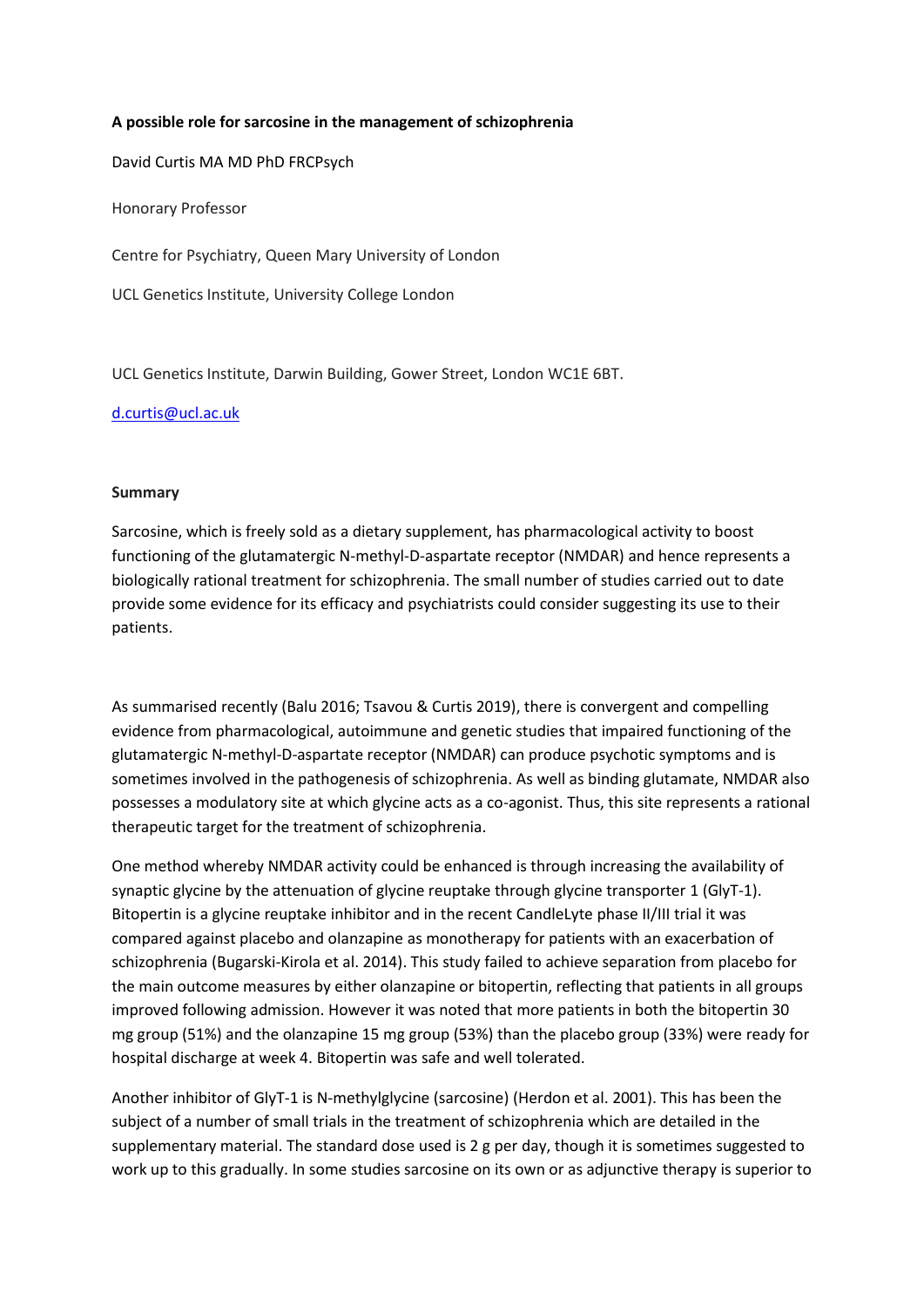placebo and in others there are no significant differences. In particular, there is some suggestion that sarcosine may produce improvement in negative as well as positive symptoms. The most recent and largest (though still with only 30 patients per arm) is the PULSAR study, and this also had a longer follow up period than the others, of 6 months (Strzelecki et al. 2018). In this study, patients with paranoid schizophrenia treated with additional sarcosine as compared with placebo had improved outcomes and higher a response rate. In the PULSAR study two out of 30 patients developed hypomania following addition of sarcosine to their usual treatment. The first was also receiving quetiapine 500 mg and citalopram 10 mg and the second was also receiving olanzapine 25 mg and venlafaxine 75 mg. Both episodes resolved satisfactorily following adjustment of dosage, consisting of reducing the sarcosine to 1g in the former and the dose of venlafaxine to 37.5 mg in the latter. Aside from these two cases, all studies consistently report side effects as being mild, transient and not clearly related to treatment.

Sarcosine occurs naturally in a range of foods and is sold without restriction. For example, 100 g at 98% purity can be purchased for £20 (\$26)

[\(https://www.sigmaaldrich.com/catalog/product/aldrich/131776\)](https://www.sigmaaldrich.com/catalog/product/aldrich/131776). It is widely promoted on the internet as a "brain health supplement" [\(https://brainvitaminz.com/collections/all\)](https://brainvitaminz.com/collections/all), for a variety of mental health problems [\(https://selfhacked.com/blog/sarcosine/,](https://selfhacked.com/blog/sarcosine/)

https://www.reddit.com/r/Anhedonia\_Recovery/comments/77vvyz/sarcosine\_nac\_nacetylcysteine success stories for/) and specifically for schizophrenia

[\(http://www.schizophrenia.com/glycinetreat.htm\)](http://www.schizophrenia.com/glycinetreat.htm).

Sarcosine differs from the drugs which can be prescribed to treat schizophrenia in that patients can obtain it for themselves. Even though it is may be sold as a dietary supplement, there is reasonable evidence that it has a real pharmacological effect which may produce useful benefits in some patients. Psychiatrists should know how they would respond if a patient asks whether they should try taking sarcosine in addition to their antipsychotic medication. They could even consider whether they should actively recommend it. In fact, since it does not require a prescription, any member of the multidisciplinary team might have this role and mental health services may well want to develop agreed policies on communicating what they regard as the benefits and risks. It should be borne in mind that some patients may regard sarcosine as a relatively attractive option. They may regard it as a "natural" product and they may feel more autonomy in consuming something which they purchase for themselves rather than only taking a medication which is prescribed to them. Both doctors and patients may be attracted to the idea that sarcosine represents a rational treatment intervention, given that it seems to act by enhancing the functioning of a receptor which is impaired in schizophrenia. Including sarcosine as part of the treatment package may be seen as in some ways implementing a more holistic approach than simply prescribing antipsychotic medication on its own. It might even to some extent be perceived as a lifestyle intervention and as a part of "healthy diet".

It seems clear that there is a need for larger trials to produce a better understanding of the likely benefits and risks of sarcosine treatment. In terms of current practice, it seems that there is reasonable evidence that it can produce an improvement in schizophrenia symptoms when added to conventional antipsychotic treatment. Indeed, the evidence in favour of sarcosine is arguably already stronger than for some of the other interventions offered by mental health services. It seems to be almost universally well-tolerated with an absence of significant side effects, with the exception of two cases of transient hypomania on patients who were taking antidepressants. These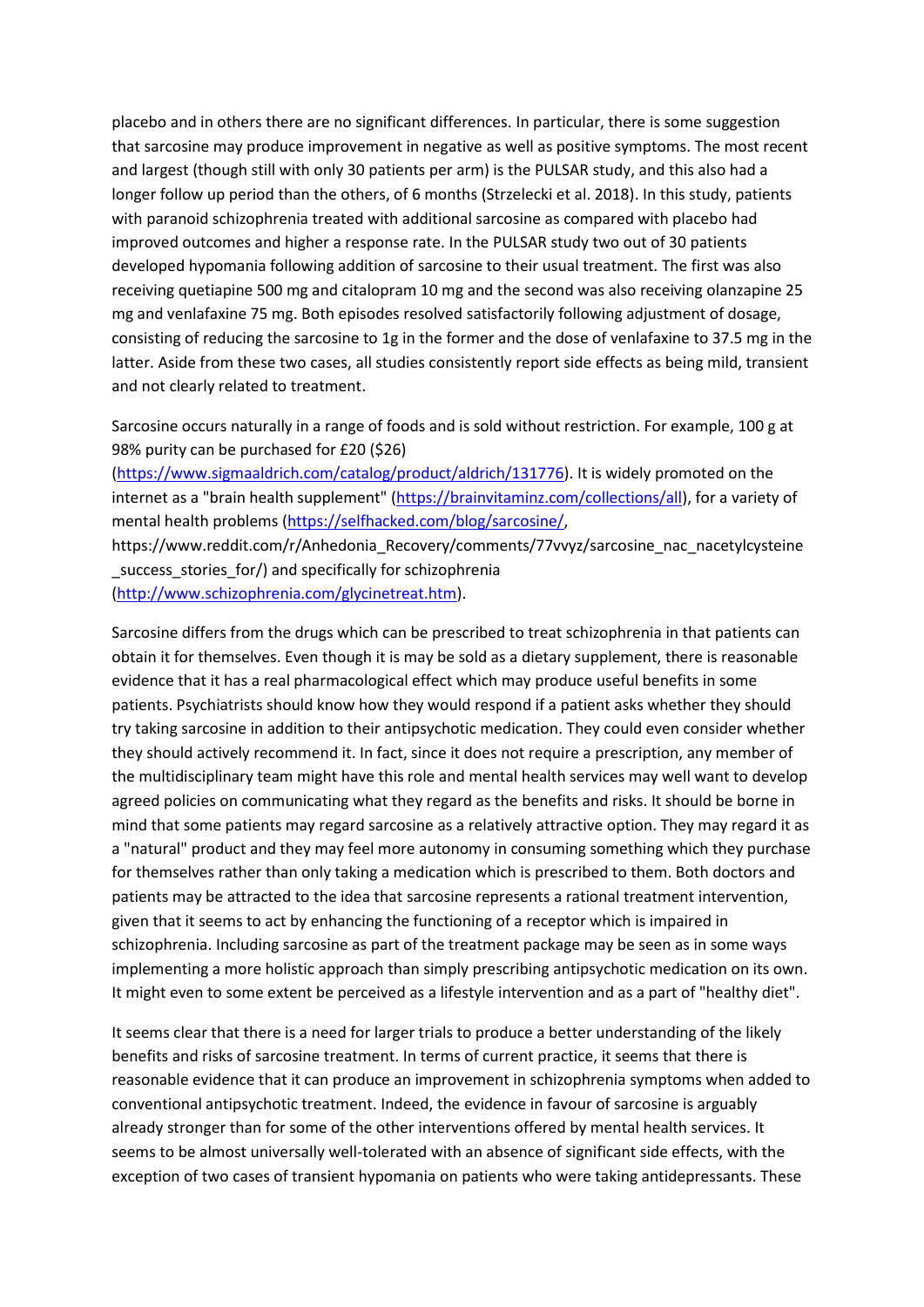cases suggest that caution should be exercised in patients taking serotonergic medication. A potential risk is that patients might try taking sarcosine instead of, rather than as well as, their usual medication. This could well lead to deterioration or relapse and patients should be advised against trying this without close supervision. Another risk is that patients with unsatisfactory symptom control might try to self-medicate with high doses. It is unclear what, if any, problems this might cause but it seems sensible to advise caution. A final suggestion is that in discussions with patients, carers and other health professionals one should always speak of sarcosine as enhancing the activity of glutamate receptors rather than NMDA receptors, since otherwise there will inevitably be people who gain the impression that one is referring to receptors for ecstasy.

Individual professionals and services will draw their own conclusions but it seems reasonable to conclude that suggesting sarcosine to patients with schizophrenia would be a defensible, evidencebased intervention.

## **Acknowledgments**

Thanks to James Innes for helpful comments.

#### **Declaration of interest**

The author is involved in genetics research which implicates the same system as is targeted by sarcosine. He declares no other interest.

#### **References**

- Balu, D.T., 2016. The NMDA Receptor and Schizophrenia: From Pathophysiology to Treatment. *Advances in pharmacology (San Diego, Calif.)*, 76, pp.351–82.
- Bugarski-Kirola, D. et al., 2014. A phase II/III trial of bitopertin monotherapy compared with placebo in patients with an acute exacerbation of schizophrenia – Results from the CandleLyte study. *European Neuropsychopharmacology*, 24(7), pp.1024–1036.
- Herdon, H.J. et al., 2001. Pharmacological assessment of the role of the glycine transporter GlyT-1 in mediating high-affinity glycine uptake by rat cerebral cortex and cerebellum synaptosomes. *Neuropharmacology*, 41(1), pp.88–96.
- Strzelecki, D., Urban-Kowalczyk, M. & Wysokiński, A., 2018. Serum levels of TNF-alpha in patients with chronic schizophrenia during treatment augmentation with sarcosine (results of the PULSAR study). *Psychiatry Research*, 268, pp.447–453.
- Tsavou, A. & Curtis, D., 2019. In-silico investigation of coding variants potentially affecting the functioning of the glutamatergic N-methyl-D-aspartate receptor in schizophrenia. *Psychiatric Genetics*, p.1.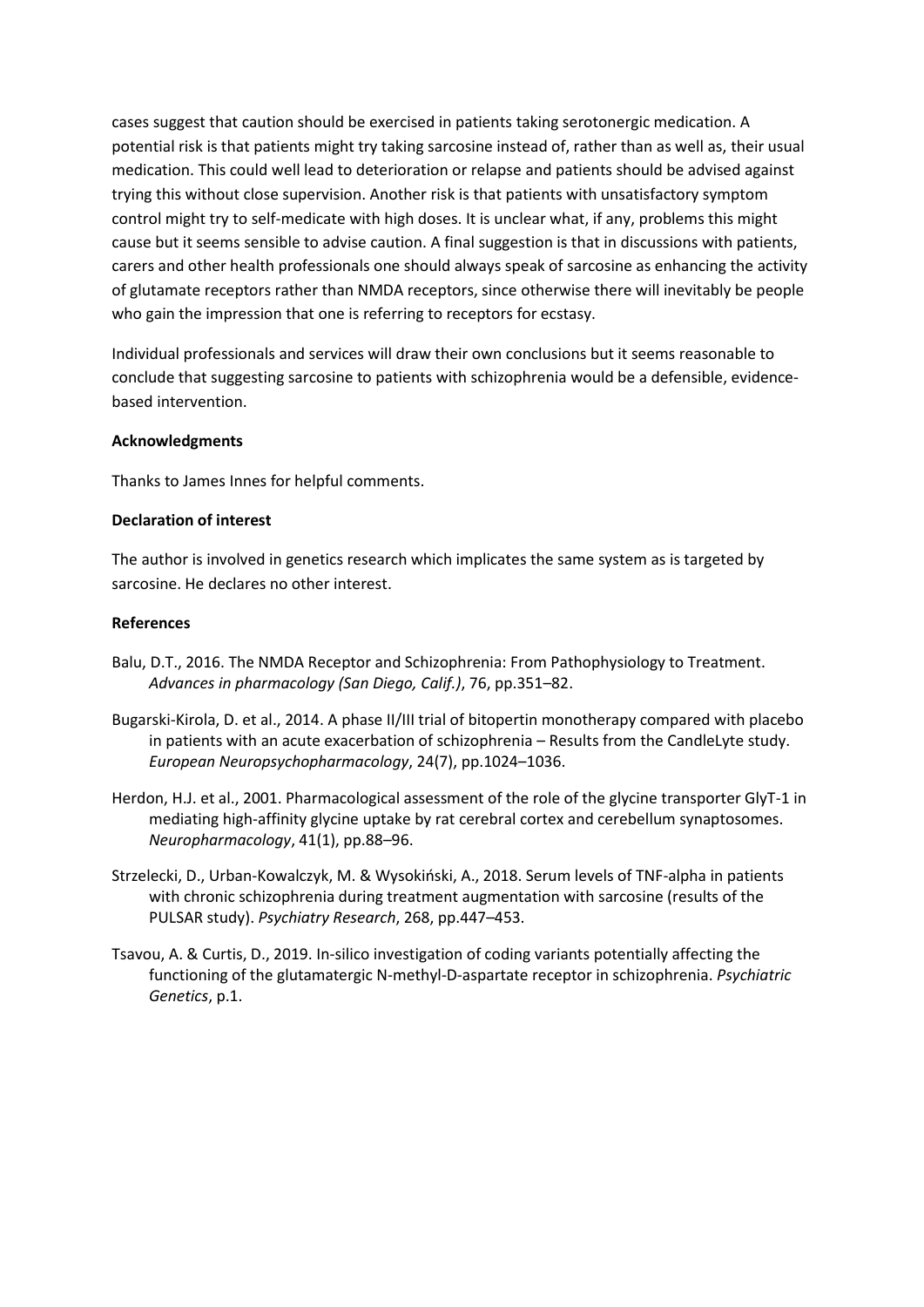## **A possible role for sarcosine in the management of schizophrenia - supplementary material**

David Curtis MA MD PhD FRCPsych

Summary of published reports of sarcosine in the treatment of schizophrenia. Doses given are per day. Abbreviations: PANSS - Positive and Negative Syndrome Scale (Kay et al. 1987); SANS - Scale for the Assessment of Negative Symptoms (Andreasen 1989); CGI-S - Clinical Global Impression - Severity scale (Guy 1976); CDSS - Calgary Depression Scale for Schizophrenia (Addington et al. 1990); PULSAR - PoLish SARcosine study in schizophrenia (Strzelecki et al. 2018).

| <b>Study design</b>                     | <b>Outcome</b>                                                   |
|-----------------------------------------|------------------------------------------------------------------|
| Double blind randomised                 | Sarcosine group improved more than placebo group with            |
| control trial of schizophrenia          | respect to positive, negative, cognitive and general psychiatric |
| patients on stable medication           | symptoms. Well-tolerated with no significant side effects.       |
| treated for 6 weeks with                |                                                                  |
| additional placebo (N=21) or            |                                                                  |
| sarcosine 2 g (N=17) (Tsai et al.       |                                                                  |
| 2004)                                   |                                                                  |
| Double-blind randomised                 | Sarcosine group improved more than placebo and D-serine          |
| control trial. Patients admitted        | groups on PANSS and SANS and more likely to show a marked        |
| with acute exacerbation of              | response (>30% reduction in PANSS score) than placebo            |
| schizophrenia treated for 6             | group. Mild adverse effects did not differ between groups.       |
| weeks with risperidone plus             |                                                                  |
| placebo (N=23), D-serine 2 g            |                                                                  |
| $(N=21)$ or sarcosine 2 g (N=21).       |                                                                  |
| (Lane et al. 2005)                      |                                                                  |
| Double-blind randomised                 | No difference in response between placebo and sarcosine          |
| control trial of patients on            | groups. Side effects mild and short-lived.                       |
| clozapine treated for 6 weeks           |                                                                  |
| with additional placebo (N=10)          |                                                                  |
| or sarcosine 2 g (N=10). (Lane          |                                                                  |
| et al. 2006)                            |                                                                  |
| Double-blind randomised                 | Two patients from 1 g group dropped out due to                   |
| control trial of patients               | unsatisfactory response. Overall no significant effect of dose   |
| hospitalised with exacerbation          | although 5/11 of the 2 g group versus 0/9 of the 1 g group       |
| of schizophrenia treated for 6          | were responders (>20% reduction in PANSS score). Well-           |
| weeks with sarcosine $1 g(N=9)$         | tolerated with minimal side effects.                             |
| or 2 g (N=11) but no other              |                                                                  |
| antipsychotic medication.               |                                                                  |
| (Lane et al. 2008)                      |                                                                  |
| Double-blind randomised                 | Sarcosine superior to placebo on measures of positive and        |
| control trial of patients with          | negative symptoms, quality of life and global functioning,       |
| schizophrenia stabilised on             | with larger effect sizes than D-serine for all measures. Well    |
| optimal antipsychotic                   | tolerated with only mild side effects.                           |
| treatment to which was added            |                                                                  |
| placebo (N=20), D-serine 2 g            |                                                                  |
| ( $N=20$ ) or sarcosine 2 g ( $N=20$ ). |                                                                  |
| (Lane et al. 2010)                      |                                                                  |
| Case report of patient in               | Initially improved but developed hypomania which resolved        |
| PULSAR study with                       | after reducing dose of sarcosine to 1 g, after which patient     |
| schizophrenia on quetiapine             |                                                                  |
|                                         |                                                                  |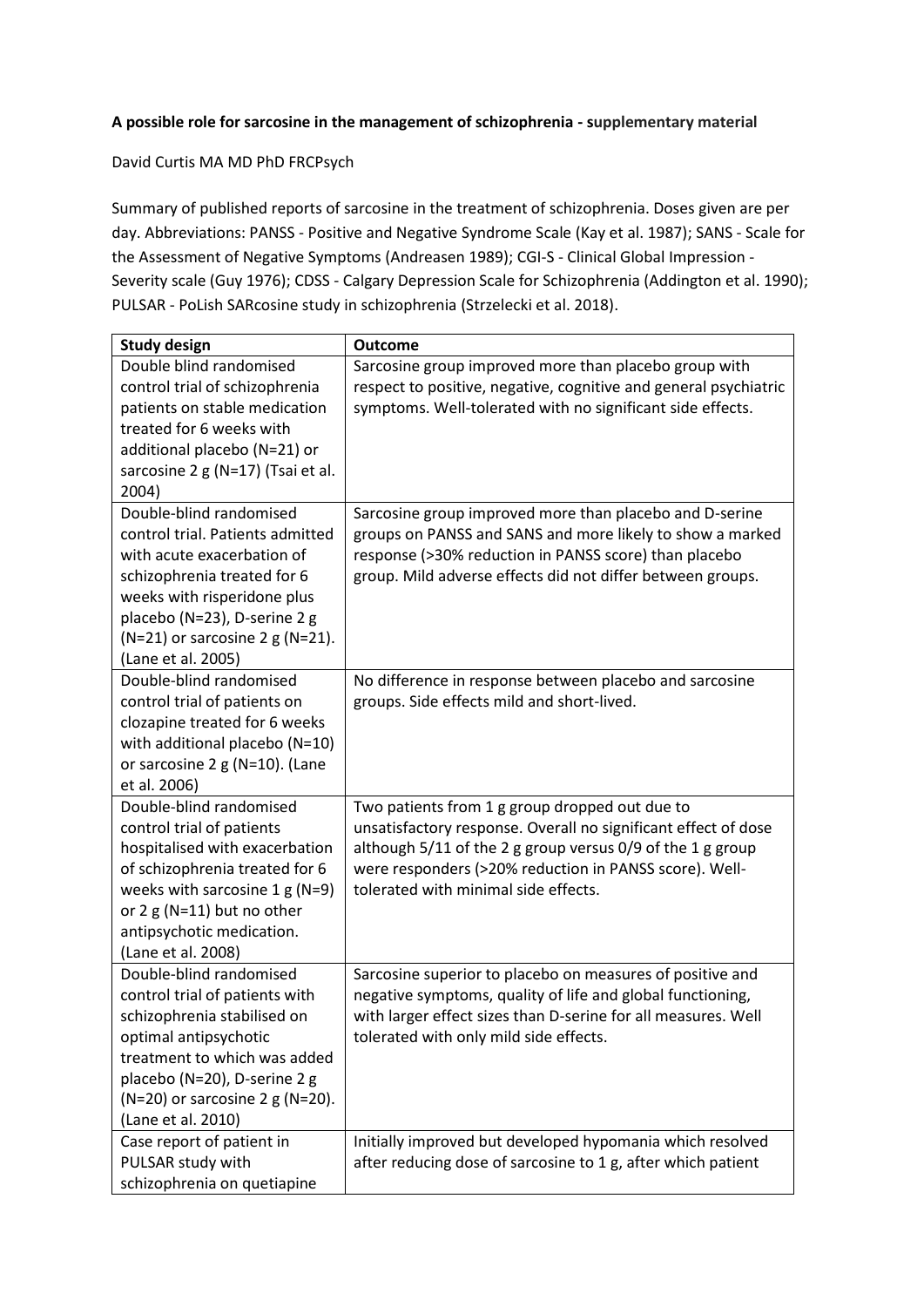| 500 mg and citalopram 10 mg     | described subjectively better mental state compared to        |
|---------------------------------|---------------------------------------------------------------|
| to which was added sarcosine    | before starting treatment.                                    |
| 2 g. (Strzelecki et al. 2014)   |                                                               |
| Case report of patient in       | Patient developed hypomania which resolved after              |
| PULSAR study with               | decreasing dose of venlafaxine to 37.5 mg and patient         |
| schizophrenia on olanzapine     | subjectively felt better after starting sarcosine.            |
| 25 mg and venlafaxine 75 mg     |                                                               |
| to which was added sarcosine    |                                                               |
| 2 g. (Strzelecki et al. 2015)   |                                                               |
| Double-blind randomised         | The sarcosine plus benzoate group improved significantly      |
| control trial of patients with  | more than placebo on global and cognitive functioning but     |
| chronic schizophrenia on        | not PANSS or CGI-S. The improvement of the sarcosine group    |
| stable antipsychotic            | did not differ from that of the placebo group. Well tolerated |
| medication to which was         | with only mild and brief side effects.                        |
| added placebo (N=21),           |                                                               |
| sarcosine $2 g (N=21)$ or       |                                                               |
| sarcosine 2 g plus benzoate 1 g |                                                               |
| (N=21). (Lin et al. 2017)       |                                                               |
| PULSAR - double-blind           | Sarcosine group improved more than placebo group on           |
| randomised control trial of     | PANSS and CDSS with more responders: 16/30 versus 1/30.       |
| patients with paranoid          | Two subjects with transient hypomania (as in case reports     |
| schizophrenia and residual      | above) but otherwise well tolerated with frequency of side    |
| symptoms on stable              | effects similar in both groups.                               |
| medication treated for six      |                                                               |
| months with additional          |                                                               |
| placebo (N=30) or sarcosine 2   |                                                               |
| g (N=30). (Strzelecki et al.    |                                                               |
| 2018)                           |                                                               |

# **References**

- Addington, D., Addington, J. & Schissel, B., 1990. A depression rating scale for schizophrenics. *Schizophrenia Research*, 3(4), pp.247–251.
- Andreasen, N.C., 1989. The Scale for the Assessment of Negative Symptoms (SANS): Conceptual and Theoretical Foundations. *British Journal of Psychiatry*, 155(S7), pp.49–52.
- Guy, W., 1976. *ECDEU assessment manual for psychopharmacology* Rev., Rockville Md.: U.S. Dept. of Health Education and Welfare Public Health Service Alcohol Drug Abuse and Mental Health Administration National Institute of Mental Health Psychopharmacology Research Branch.
- Kay, S.R., Fiszbein, A. & Opler, L.A., 1987. The Positive and Negative Syndrome Scale (PANSS) for Schizophrenia. *Schizophrenia Bulletin*, 13(2), pp.261–276.
- Lane, H.-Y. et al., 2010. A randomized, double-blind, placebo-controlled comparison study of sarcosine ( N-methylglycine) and d-serine add-on treatment for schizophrenia. *The International Journal of Neuropsychopharmacology*, 13(04), p.451.
- Lane, H.-Y. et al., 2006. Glycine Transporter I Inhibitor, N-methylglycine (Sarcosine), Added to Clozapine for the Treatment of Schizophrenia. *Biological Psychiatry*, 60(6), pp.645–649.